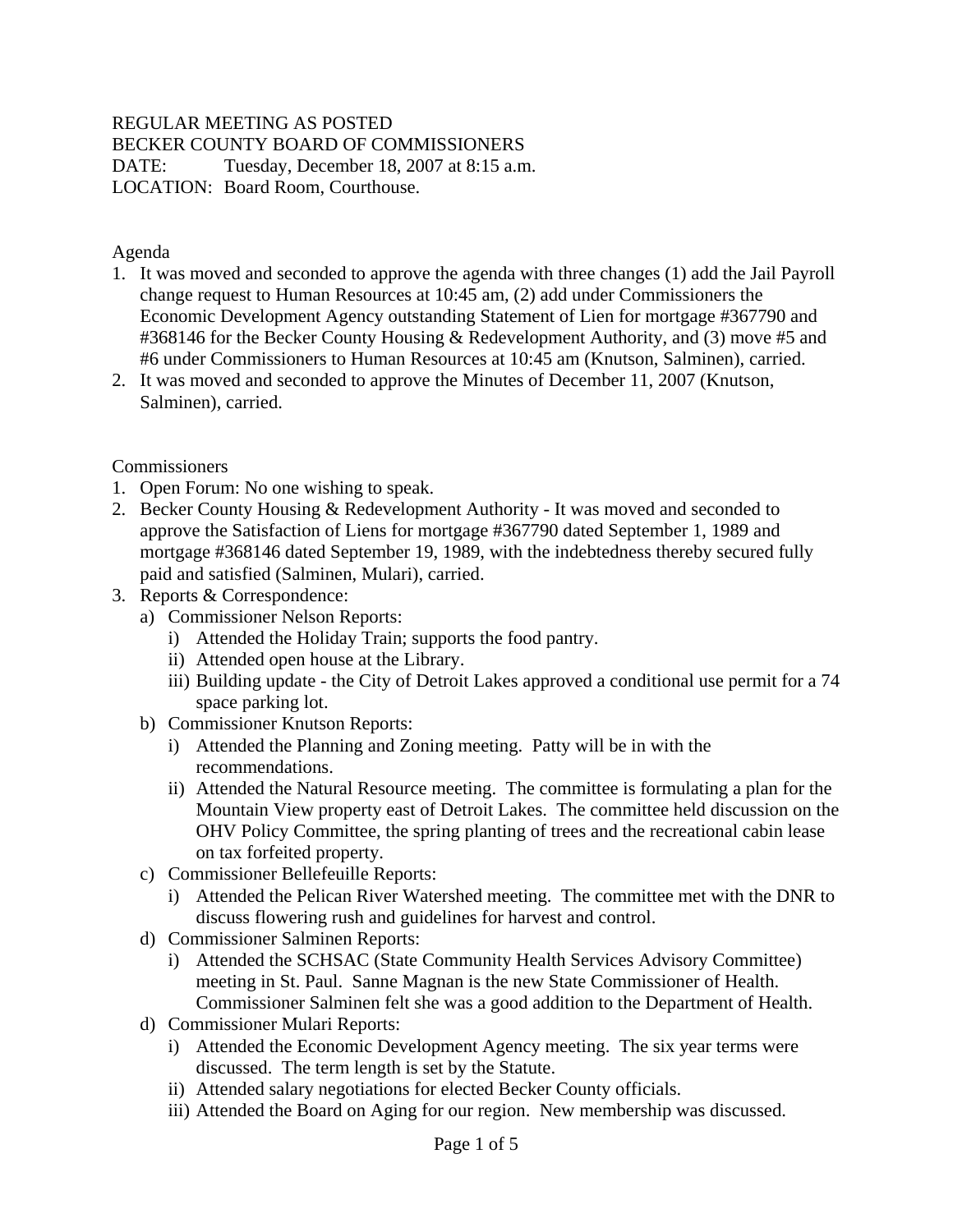- iv) Lakeland Mental Health placed an offer on a building.
- 4. It was moved and seconded to appoint Paul Joyce for the 1<sup>st</sup> District term on the Economic Development Agency Board which expires on December 31, 2007, (Knutson, Mulari), carried.
- 5. It was moved and seconded to approve Resolution 12-07-2A for the 2008 Budgets, Expenditures by Fund \$49,723,746; Revenues by Fund \$43,417,306; Tax Levy by Fund \$16,506,780 and the Becker County Economic Development District special tax levy estimated to be \$175,633 (Salminen, Mulari), carried.
- 6. The Recorder's Compliance Report will be rescheduled.

# **Sheriff**

- 1. It was moved and seconded to approve Resolution 12-07-2G, Approving the 2008-2009 Snowmobile Safety Enforcement Grant for a reimbursement of \$4,425 in 2008 and \$4,425 in 2009 (Mulari, Salminen), carried.
- 2. It was moved and seconded to approve Amendment Number Four to the Food Service Management Agreement between the County of Becker and A'viands, LLC for one year commencing January 1, 2008 and ending December 31, 2008 with the option to renew in one year increments with a 2 ½% increase (Salminen, Bellefeuille), carried.
- 3. It was moved and seconded to approve the transfer of \$11,759 from the Sheriff Drug and Alcohol Contingency fund to the Sheriff Office to offset costs incurred by Narcotics Investigators via wages (Knutson, Salminen), carried.
- 4. It was moved and seconded to approve the transfer of \$4,315 from the Sheriff Office contingent fund for offsetting cost incurred via overtime in the Communication Center and to authorize the Auditor-Treasurer to carry the balance of \$5,000 into 2008 in the contingent fund (Mulari, Salminen), carried.

## Highway

1. It was moved and seconded to approve Resolution 12-07-2H, 2008 Five Year Construction Improvement Plan 2008-2012 (Salminen, Knutson), carried.

# Finance Committee Minutes

- 1. It was moved and seconded to approve the Claims with the addition of the over 90 day approval of Larry Knutson for reimbursement and per diems (Knutson, Bellefeuille), carried.
- 2. It was recommended by the Finance Committee to approve the Historical Society Budget Request for \$80,000.
- 3. It was recommended by the Finance Committee to approve Resolution 12-07-2I establishing a 2008 fee structure at the Transfer Station.
- 4. It was moved and seconded to approve the Extension Service Agreement with Hubbard County to share the Extension Educator services for two days per week (Knutson, Mulari), carried.
- 5. It was moved and seconded to approve the request to establish a tolerance account for tax payments less than \$5 over and \$3 under (Salminen, Mulari), carried.
- 6. It was moved and seconded to approve the authorization for purchase of houses for the Parking Lot project by exercising the purchase option, fulfilling the purchase agreements and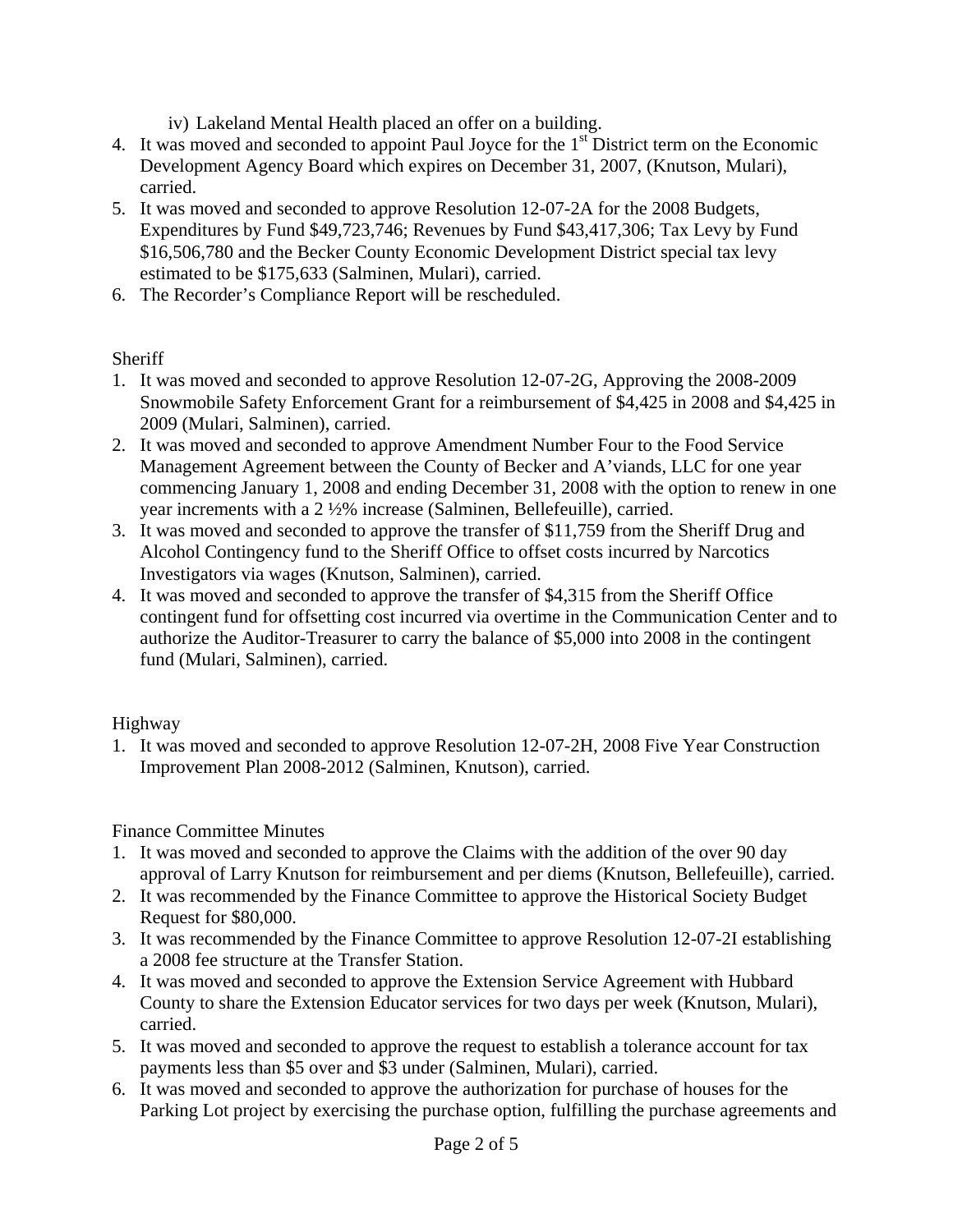granting authority to the Board Chair to sign on the County's behalf (Mulari, Salminen), carried.

## Probation

- 1. It was moved and seconded to approve the Becker County Mahnomen County Probations Services Agreement for January 1, 2008 through December 31, 2009 (Salminen, Knutson), carried.
- 2. It was moved and seconded to approve Resolution 12-07-2E for the replacement of a parttime Probation Secretary averaging 24 hours per week (Salminen, Bellefeuille), carried.

# Natural Resource Management

1. It was moved and seconded to approve the Limited Use Permit For Snowmobile Trail with the State of Minnesota Department of Transportation with the right of way of Trunk Highway No. 10 (Salminen, Mulari), carried.

# Environmental Services

- 1. It was moved and seconded to approve the renewals for 2008 Becker County Hauler Licenses pending the filing of the proper paperwork by each hauler (Salminen, Knutson), carried.
- 2. It was moved and seconded to approve Resolution 12-07-2I, Waste Commodity Prices at the Transfer Station for 2008 (Knutson, Mulari), carried.

# State of the County/Commissioner Nelson

1. Commissioner Nelson gave the State of the County address highlighting the accomplishments, challenges, and new projects of the Becker County Team throughout the year. Commissioner Nelson issued a challenge to Becker County, the cities within Becker County, and all the citizens of Becker County to reduce our energy consumption by 10%.

## Christmas Tea

1. The Commissioners hosted a Christmas Tea for all the employees and citizens of Becker County. The event was well attended.

## Human Resources

- 1. It was moved and seconded to approve Resolution 12-07-2F, VEBA Plan & Trust contributions to the Active Employees Plan for 2008 (Salminen, Mulari), carried.
- 2. It was moved and seconded to approve Resolution 12-07-2B, adjusting the County Commissioners compensation for 2008 (Salminen, Knutson), carried.
- 3. It was moved and seconded to approve Resolution 12-07-2C, ratifying the salaries of the County Auditor/Treasurer, Sheriff and Recorder (Bellefeuille, Mulari), carried.
- 4. It was moved and seconded to approve the Jail Payroll schedule change to allow rotation of weekends off and still maintain 80 hours in the payroll period (Bellefeuille, Salminen), carried.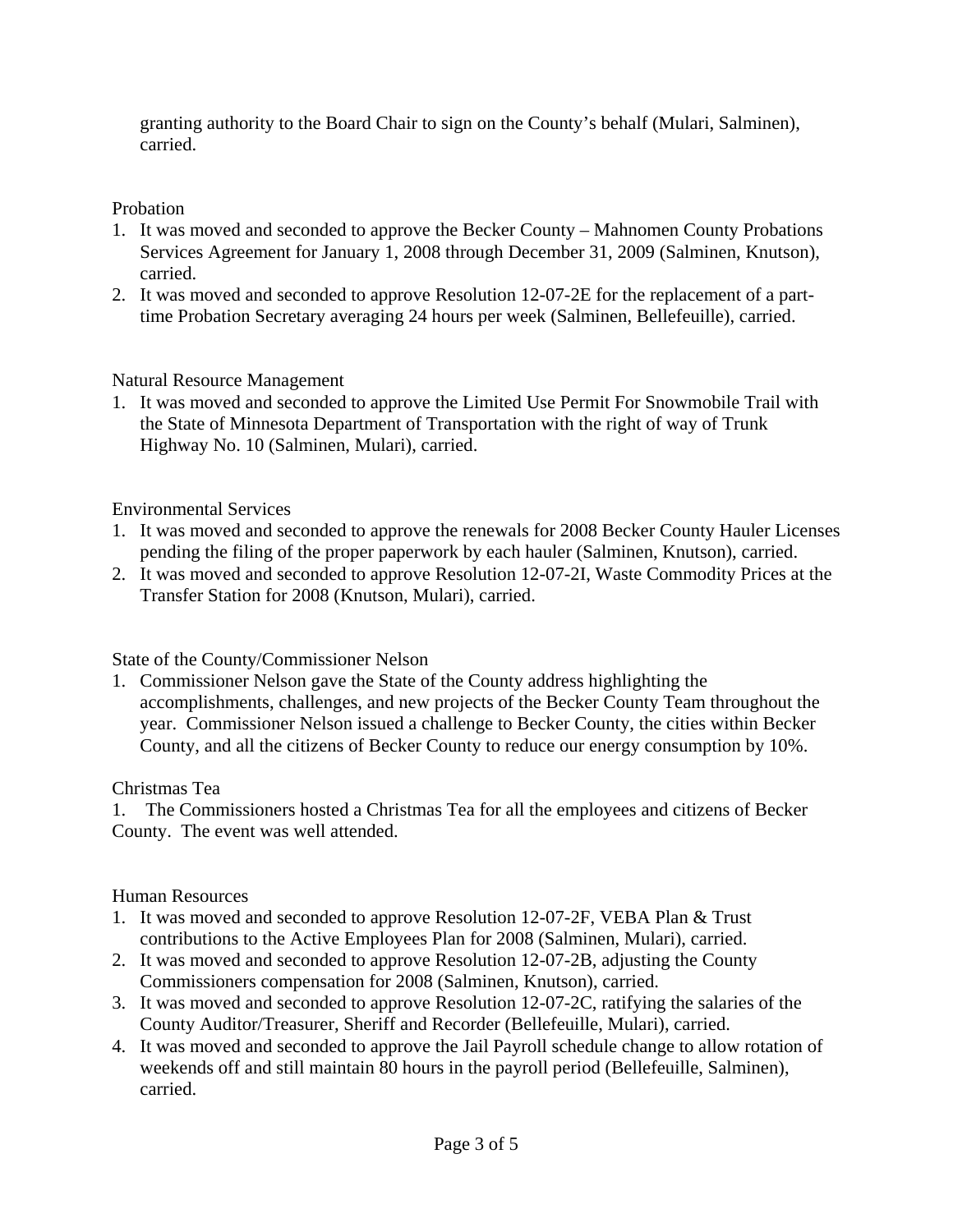- 5. It was moved and seconded to close the meeting for Union Negotiations (Mulari, Knutson), carried.
- 6. It was moved and seconded to open the meeting (Knutson, Mulari), carried.
- 7. It was moved and seconded to ratify and accept the tentative agreement for the Teamsters Local 320 Sheriff Confidential unit, and to authorize the Board Chair to sign the final contact (Salminen, Mulari), carried.
- 8. It was moved and seconded to provide the same general increase for 2008 and 2009 as was just ratified to the non-union personnel and Department Heads and for the elected official in 2009 (Salminen, Mulari), carried.

Planning and Zoning

- 1. There were no additions to the agenda.
- 2. Planning Commission Recommendations, December 11, 2007: First Order of Old Business: Fair Hills Inc. It was moved and seconded to concur with Planning and Zoning to approve the conditional use permit to operate a restaurant that would serve both Wildflower Golf Course and the public, as it is consistent with the use of the property located in Lake Eunice Township (Bellefeuille, Mulari), carried.
- 3. First and Third Order of Business: Aletha Olson (C/O Sandy Olson Tuck). The request for a change of zone from agricultural to residential and approval of a Preliminary Plat (The Plantation) for 6 lots in Lake View Township was tabled.
- 4. Second Order of Business: Holly and Judith Bergstrom. The request for approval of a Certificate of Survey for 2 parcels in Holmesville Township was tabled.
- 5. Fourth Order of Business: Highway 10 Storage Condos. It was moved and seconded to concur with Planning and Zoning to approve the final plat of Highway 10 Storage Condos (Knutson, Mulari), carried.
- 6. Ordinance Amendments. Remove Nonconforming Deck Addition Provision. It was moved and seconded to concur with Planning and Zoning to eliminate the provision for nonconforming deck additions in Section 6 Subdivision 5, Additional Special Provisions (Knutson, Mulari), carried.
- 7. Ordinance Amendments. Accessory Structure Rear Yard Setback. It was moved and seconded to concur with Planning and Zoning to amend Section 6, Subdivision 3, Height Yard, Area and Lot Width and Depth Requirements requiring a 40-foot dwelling rear yard setback and a 20-foot accessory structure rear yard setback which will not supercede the setback for lake property (Knutson, Salminen), carried.

Human Services

- 1. It was moved and seconded to approved the agenda with the deletion of the Memorandum of Understanding with White Earth Tribe and the addition of the Community Health Claims (Mulari, Salminen), carried.
- 2. It was moved and seconded to accept the Financial Services Reports (Salminen, Knutson), carried.
- 3. It was moved and seconded to accept the Adult Services Report (Salminen, Mulari), carried.
- 4. It was moved and seconded to accept the Children Services Report (Mulari, Salminen), carried.